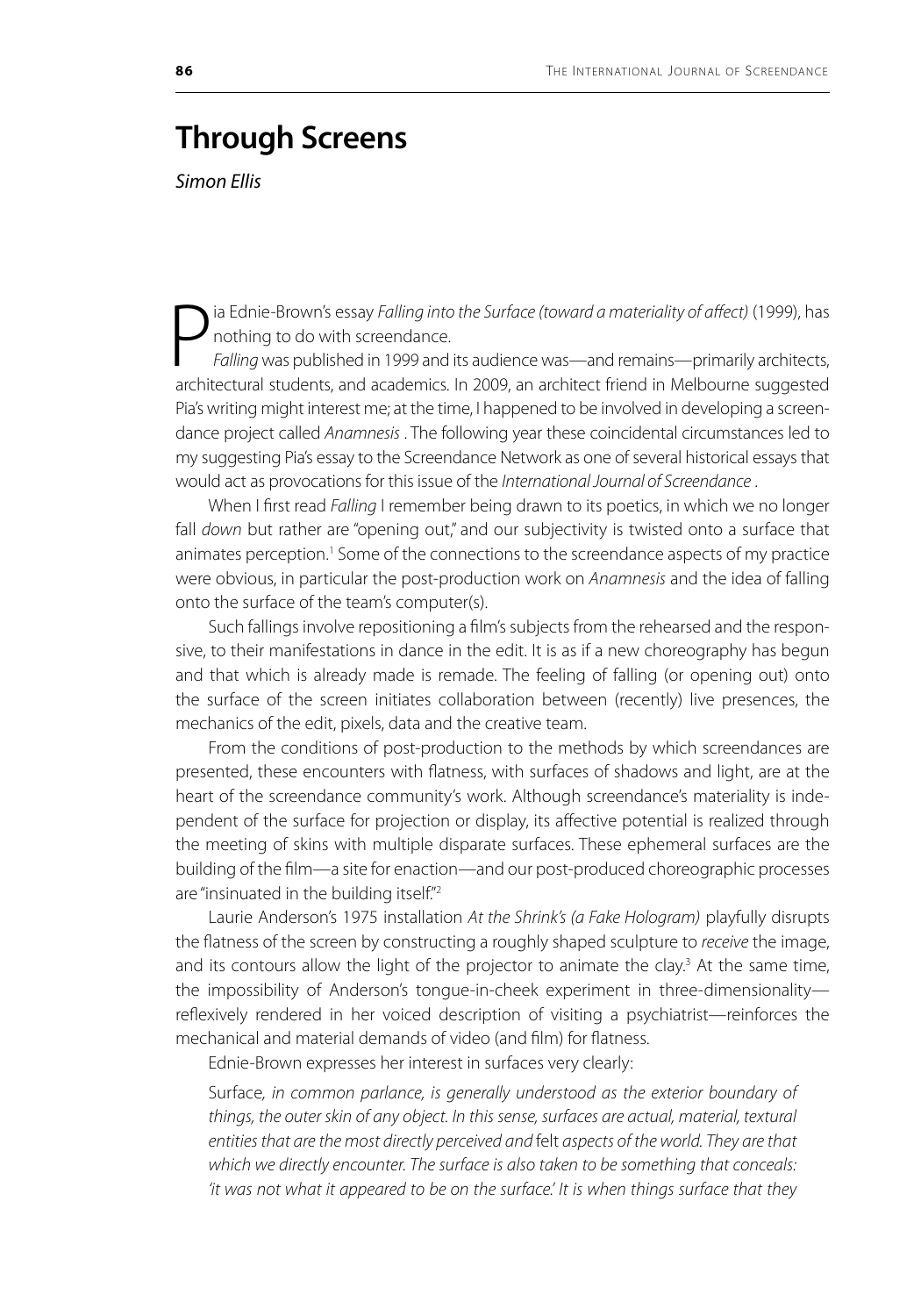*become evident or apparent; they appear out of a previously concealed existence or latency.* Surfacing *is an action of becoming explicit, of becoming experientially apparent in a movement from virtuality to actuality—of becoming expressed across the limits of perception. Surfacing is the process of becoming perceptible and actual.4*

I can imagine philosopher Alva Noë"'s "enactive approach" to perception, in which the act of perceiving is akin to metaphors of touch (rather than sight), intersecting with Ednie-Brown's surfacing.<sup>5</sup> Noë suggests that perception is not something that happens to us, but is something we enact. It is a skilled process that occurs in the entire body in which our capacities for perception, action, and thought are inseparable.

As images become "integrated and dispersed" in the process of falling (onto surfaces), they are falling into meaning through action.<sup>6</sup> The actions are ours, and through them we are sensitized, enactive, and the moving image (still falling) is made and remade, built and torn down. It is a delicate dance of construction, an architecture of desire between the mechanism of film-video projection and my *touching* its various surfaces.

At Expo Zaragoza 2008, MIT architects and engineers from the SENSEable City Lab<sup>7</sup> built a Digital Water Pavilion<sup>8</sup> (with design by Carlo Ratti developing the interactive water wall concept created by the Smart Cities Group at MIT and directed by William J. Mitchell). Conceived as "a place where spaces are flexible, changing and responsive"<sup>9</sup> the building features walls made entirely of water that is controlled (by electromagnetic valves) as if it were pixels on a screen.<sup>10</sup> The Digital Water Pavilion is a building of flexible (falling) screenswalls that are adaptable and able to project and absorb light. The walls are non-surfaces, outliers in how we understand the utility of walls and screens. They are porous surfaces in which the delineation of inside and outside is uncertain, and my dancing body is falling through them, and now the water-pixels of this screen are falling with and on me.

Through collecting and building ideas during this brief writing process, I've begun to think about screens: their physical integrity, motility, and balance, the ways in which I am seduced by their presence and ubiquity, the shrinking scale of our dances with perceptual action as we hunch, lean and hover around their pixels and frames. As a choreographerdancer involved in screendance, I am interested in imagining the limits of the screen's capacity to contribute to the meaning-making possibilities of the videographic. This brush with Ednie-Brown's writing has given me the opportunity to questions the assumptions I make about screens and their potential for experimentation. In willing architects to depart from the "impasse of nostalgia,"11 Ednie-Brown also—and inadvertently—challenges screendance practitioners to "break out of self-perpetuating habits. Through modes of fallibility, experimentations can expand their processual dimensions and propel them into even more pronounced expressions."12

What might this contrived or even arbitrary connection between Ednie-Brown's writing—something she herself now describes as a "cat overdoing a set of acrobatic twists while falling"<sup>13</sup>—and contemporary screendance practices be like for other screendance artists to engage with and respond to? Might various (and alternate) readings of Pia Ednie-Brown's work be useful to these artists and, in turn, offer poetic and/or analytic ways of thinking for a wider audience in the dance, film, screendance and architectural communities?

Engaging with the work of others—even if seemingly unrelated to one's own interests—is commonplace. Artists and academics mine words and ideas to generate, imagine,